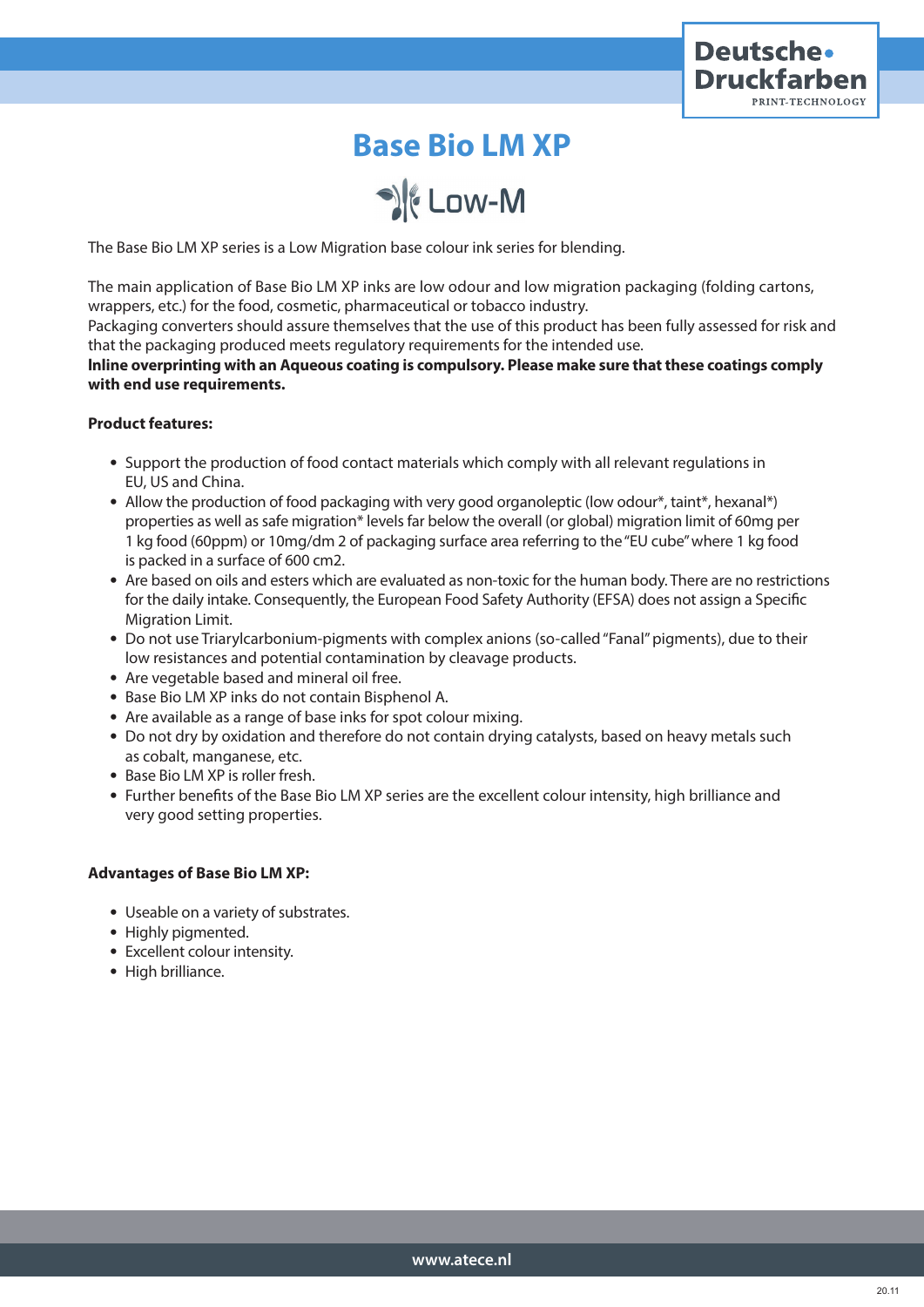| <b>COLOUR</b><br><b>CODE</b> | <b>BASIC SET OF BASE COLOURS</b><br><b>DESCRIPTION</b> | 100% - 10% | <b>LIGHT-FASTNESS</b> | Nitro     | Spirit | <b>Alkali</b> |
|------------------------------|--------------------------------------------------------|------------|-----------------------|-----------|--------|---------------|
| <b>CMB7100</b>               | DDF Base Bio LM XP Yellow                              | 5          | 3                     | $\ddot{}$ | $+$    | $+$           |
| <b>CMB7200</b>               | DDF Base Bio LM XP Orange                              | 5          | 3                     | $+$       | $+$    | $\ddot{}$     |
| <b>CMB7325</b>               | DDF Base Bio LM XP Resistant Warm Red*                 | 5          | 3                     |           |        | $\ddot{}$     |
| <b>CMB7340</b>               | DDF Base Bio LM XP Rubine Red                          | 5          | 3                     | $\ddot{}$ | $+$    |               |
| <b>CMB7380</b>               | DDF Base Bio LM XP Resistant Pink                      | 7          | 5                     | $+$       | $+$    | $\ddot{}$     |
| <b>CMB7410</b>               | DDF Base Bio LM XP Resistant Violet                    | 7          | 5                     | $\ddot{}$ | $+$    | $+$           |
| <b>CMB7550</b>               | DDF Base Bio LM XP Process Blue                        | 8          | 7                     | $\pm$     | $+$    | $\ddot{}$     |
| <b>CMB7600</b>               | DDF Base Bio LM XP Green                               | 8          | 7                     | $+$       | $+$    | $+$           |
| <b>CMB7900</b>               | <b>DDF Base Bio LM XP Black</b>                        | 8          | 8                     | $+$       | $+$    | $+$           |
| <b>CMB7000</b>               | DDF Base Bio NLM XP Transparent White                  |            |                       |           |        |               |

Deutsche.

**Druckfarben** 

PRINT-TECHNOLOGY

\* Please note that this base ink may tend to fade in particular in conjunction with elevated temperatures and when being used in small proportions.

| <b>COLOUR</b><br><b>CODE</b> | <b>OPTIONAL ADDITIONAL BASE COLOURS</b><br><b>DESCRIPTION</b> |   | <b>LIGHT-FASTNESS</b><br>$100\% - 10\%$ | Nitro     | Spirit    | <b>Alkali</b> |
|------------------------------|---------------------------------------------------------------|---|-----------------------------------------|-----------|-----------|---------------|
| <b>CMB7130</b>               | DDF Base Bio LM XP G/S Yellow LF                              | 7 | 5                                       |           |           |               |
| <b>CMB7355</b>               | DDF Base Bio LM XP B/S Magenta                                | 5 | 3                                       | $\ddot{}$ | $\ddot{}$ |               |
| <b>CMB7360</b>               | DDF Base Bio LM XP Resistant Rubine Red                       | 6 | $\overline{4}$                          | $\ddot{}$ | $+$       |               |
| <b>CMB7500</b>               | DDF Base Bio LM XP Resistant Rubine Blue                      |   | 5                                       | $\ddot{}$ | $+$       |               |
| <b>CMB7520</b>               | DDF Base Bio LM XP Reflex Blue                                | 3 | $\overline{2}$                          |           |           |               |
| <b>CMB7020</b>               | DDF Base Bio LM XP Opaque White                               |   |                                         |           |           |               |